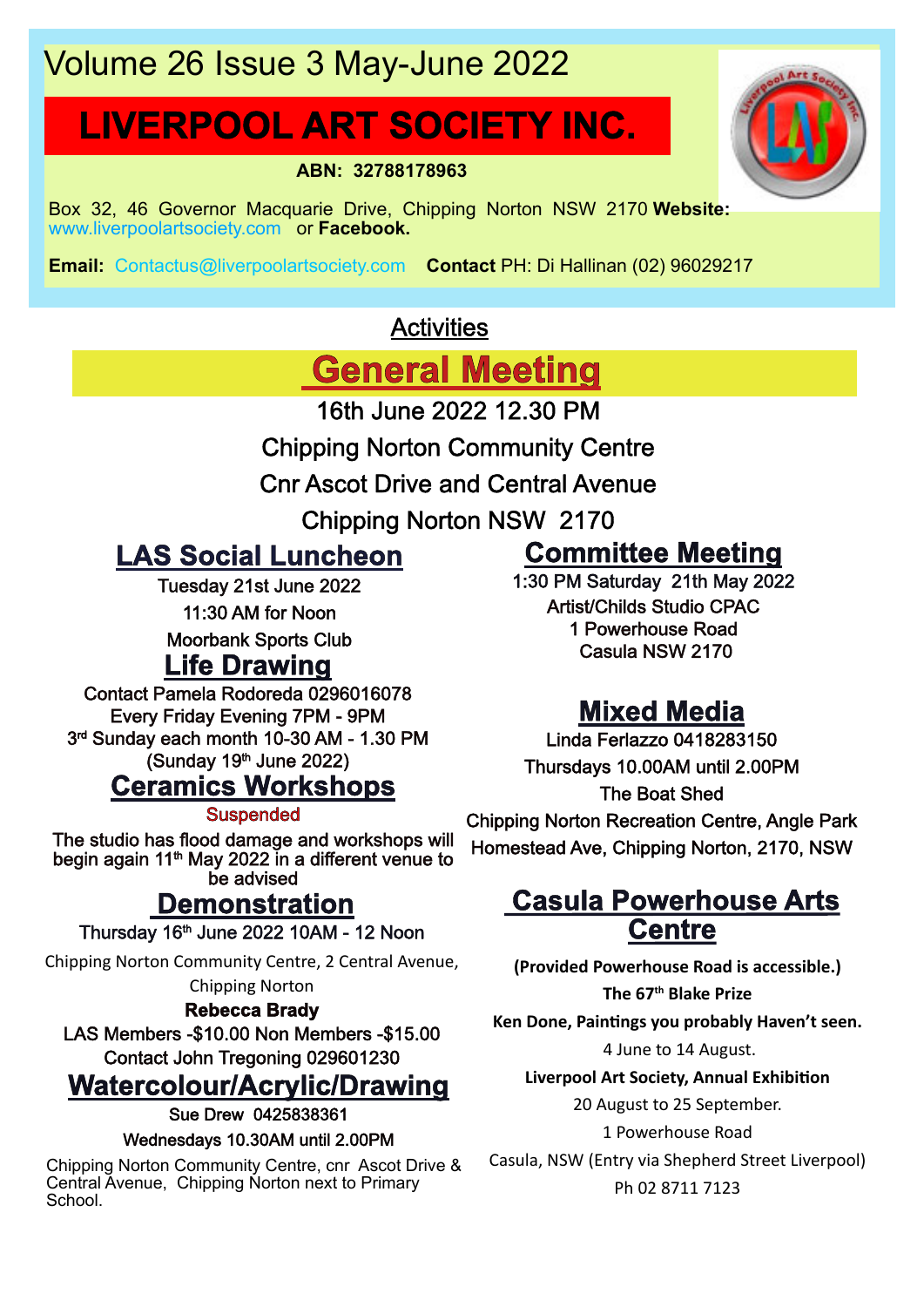### Life Drawing Report

#### By Pamela Rodoreda

We have had a poor start to Life Drawing this year with low attendances in February resulting in that month's Sunday class being cancelled. Attendances improved over March (especially the Sunday class) & early April and a couple of new people have joined, but 3 classes had to be cancelled during this period, due to rising flood waters near CPAC and a scheduled CPAC closure. There will be no classes during the Easter Break.

#### **The Ceramics Studio**

#### By Selma Fida

On Wednesday 30th March the Ceramic studio was closed due to Black mould & part of the kitchen ceiling falling in due to the roof leaking.

All Ceramic groups have been suspended for the time being until the repairs can be carried out.

I am working towards resuming weekly groups on 11<sup>th</sup> Mav.

If the studio repairs have not been completed I will have an alternative Venue in place by then

#### **IMPORTANT DATES:** 24<sup>th</sup> LAS Annual Exhibition 2022

**Entries open:** Monday 25 April 2022, 9am, CPAC website

**Entries close**: Monday 27 Jun 2022, 5pm

**Artwork Delivery:** Saturday 30 July 2022 9.30am - 3pm

**Exhibition Launch: Saturday 20 August 2022** 

**Exhibi�on Close:** 25 September 2022, 5pm

**Entry Form HELP DAY:** Sat 25 June 10am-1pm at CPAC If you attend Help Day bring relevant information about your Entries: Title; Height & Width of artwork (including frame); Price. CPAC won't accept changes at Delivery of Artworks.

#### **ELIGIBILITY**

All entrants must be financial members of Liverpool Art Society Inc.

Artists may submit a maximum of two (2) artworks only.

The perimeter of **each** 2D work (including frame) must not exceed 600cm.The area of each 3D work must not exceed 1 metre cubed.

Each artwork must have been completed in the last THREE years. It must be the original, unaided work of

## Reports/Activities

the entrant and must not have been exhibited in any previous LAS exhibition.

#### **PRIZES**

We have our usual Prizes and Categories again this year (including Oil or Encaustic, Acrylic, Mixed Media, Watercolour or Pastel, Drawing or Original print, Ceramics, Sculpture/other 3D work, Photography/ Digital and Youth), but please take note of specific requirements for some of the following prizes and also note **new Prizes & new Sponsors:**

\$5,000 (acquisitive) Liverpool City Council Overall **Winner Prize** from any adult category**\***see note **\$1,500 Casula Powerhouse Scholarship Prize** from any adult category**\* see note**

**\*Note Eligibility**: Both the Overall Prize winner AND Casula Powerhouse Scholarship Prize winner must have been a financial member of the Liverpool Art Society Inc. for a least 12 months prior to this exhibition's close of registration.

#### **NEW \$1,500 (acquisi�ve) John Mula Memorial Prize**(from any Adult category)

This is a one-off prize, sponsored by Rotary. It must in some way, be representative of Liverpool and surrounding areas.

**NEW \$750 Masterton Prize for Innovation** (from any Adult category)

**NEW \$500 CBA (Moorebank) Prize for Technical Excellence** (from any Adult category)

**NEW \$500 Wes�ield (Liverpool) First Prize for History of Liverpool**

**\$100 City of Liverpool & District Historical Society Second Prize for History of Liverpool** The 2 History Prizes are **open to Youth & Adult entries** from any category but the work must relate to Liverpool's history or heritage and be accompanied by a short written explanation of the significance of their work to Liverpool's history or heritage.

**\$500 Werriwa Art Prize** Open to entries from any Adult category.

The work must relate to the Werriwa electorate (past and present) and be accompanied by a short written explanation of how the work reflects the electorate. It **is NOT acquisi�ve, but an image of the winning work will be used on the Christmas Card** for the office of Anne Stanley, federal Member for Werriwa.

**NEW Melanie Gibbons Youth prize - \$250** Open to entries from the Youth Categories only. The work must be themed around the Georges River.

**Full Exhibition Terms & Conditions available with Entry Form and must be read.**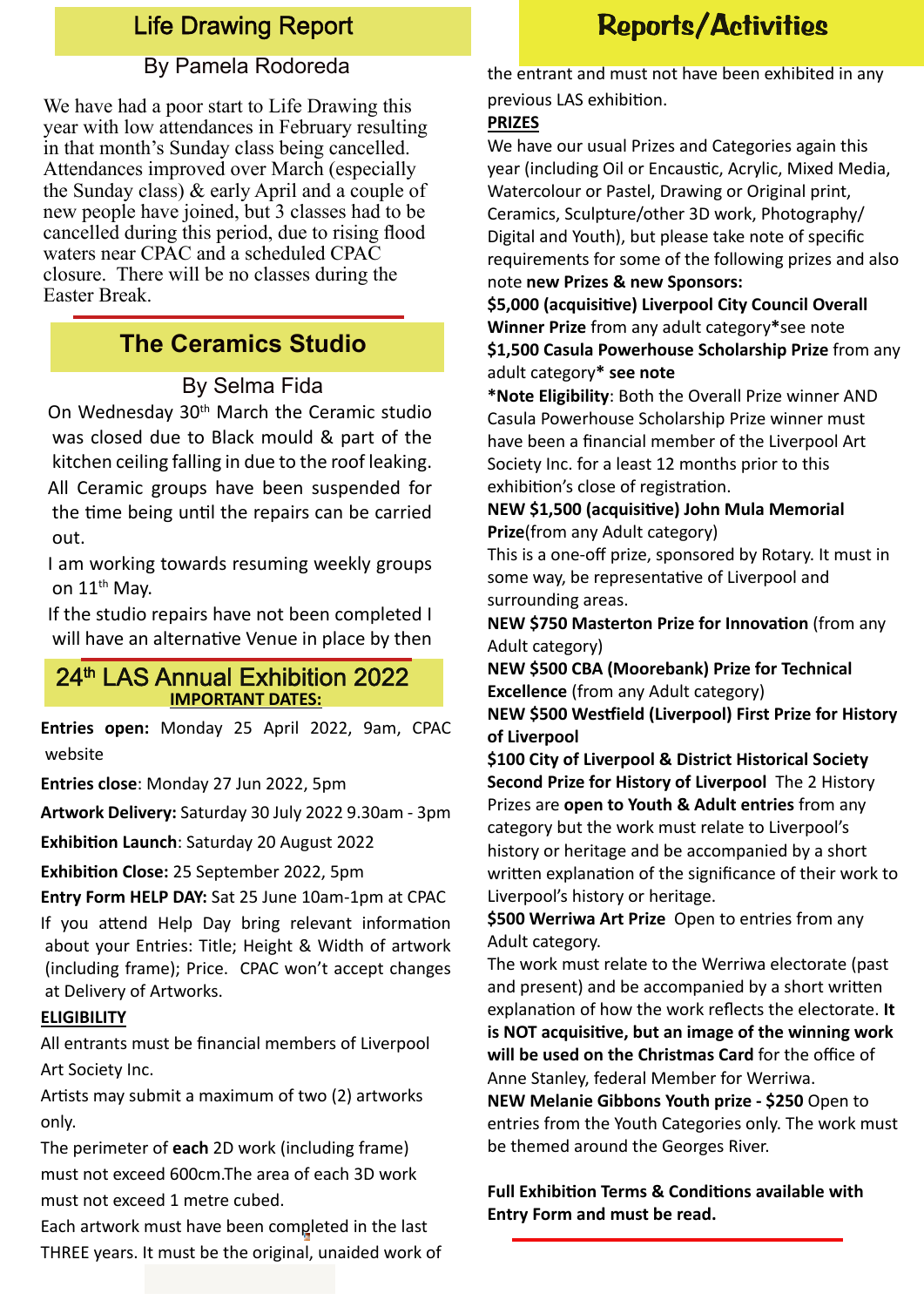## **Reports**

#### Vice President's Report

Why a Vice President Report? Because LAS does NOT have a President. HELP!

Out of almost 200 members there must be, at least, one talented, competent, efficient, creative, willing, organised and energetic volunteer??? Well, any kind of volunteer? Please consider volunteering for this vital & necessary position.

Duties usually involve dealing with emails, chairing meetings, organize meetings & implementing decisions, liaising with Weekly Groups etc etc. BUT you can always learn to delegate. And there's plenty of help and guidance available.

All offers to Contactus@liverpoolartsociety.com

Sadly the Ceramics Studio is out of use as it is another victim of the weather – collapsed leaking ceiling, black mould, other leaks. Hopefully repairs will be prompt so that classes can resume.

Please note the information about the Annual Exhibition included in this newsletter as entries open on 26 April. All entries are to be on-line. Have you renewed your membership for 2022? You must be financial to enter the exhibition

Di Hallinan.

#### **Important Notices**

#### **CLAY and CHAMPAS**

Create your own ceramic masterpiece over a glass of wine or champers and nibbles at Liverpool's premier art and cultural facility.

The session is facilitated by experienced and talented LAS member, **Selma Fida**, whose skills are widely recognized.

**SATURDAY 23 APRIL** – 5pm – 8pm - Casula Powerhouse – **COST: \$80.00.**

Cost includes clay materials, glass of wine or nonalcoholic beverage (or two), and nibbles.

**CONTACT:** CPAC (8711 7123) for more details AND to ascertain whether this session will still operate



#### **WHAT'S ON AT CASULA POWERHOUSE (Provided Powerhouse Road is accessible.)**

The 67<sup>th</sup> Blake Prize – until 22 May. Winning artist, S.J. Norman, entered a photographic diptych depicting the 147 incisions made to his back in a New York performance. These represented the 147 Aboriginal deaths in custody in the previous decade. Confronting but powerful. Scarification which is still practiced today, can relate to the distinction between religion and spirituality.

Ken Done, Paintings you probably Haven't seen. -4 June to 14 August.

**Liverpool Art Society, Annual Exhibition - 20** August to 25 September.

## **Werriwa Art Prize 2021/2022**

Since there was no LAS Annual Exhibition and therefore no entries for this prize, last year, entries for the 2022 Christmas card were opened to members earlier this year.

….. And, the Winner is …… **FANGMIN WU** …..

Fangmin's winning entry was titled "Riverside" *Morning Light*" about which, Fangmin stated – " I love travelling. Australian rivers and beaches are some of my favourite choices. They serve as the inspiration for my landscape paintings. As a member of the Liverpool Art Society, Southwest Sydney is among my favourite places to visit and paint. This oil painting "Riverside Morning Light" was inspired by the Georges River in Casula after having done many Plein Air paintings in this area. "

Anne Stanley's Office commented "*Thank you and* the Liverpool Art Society for all the efforts in collating *these artworks. There were some standout entries this year which made the selec�on process more difficult*."

Fangmin's winning work will feature as the cover of this year's Christmas card from Anne Stanley's Office and will be displayed, as an addition, in this year's LAS Annual Exhibition at CPAC.

CONGRATULATIONS Fangmin. – (Speech! Speech!)

*Riverside Morning Light*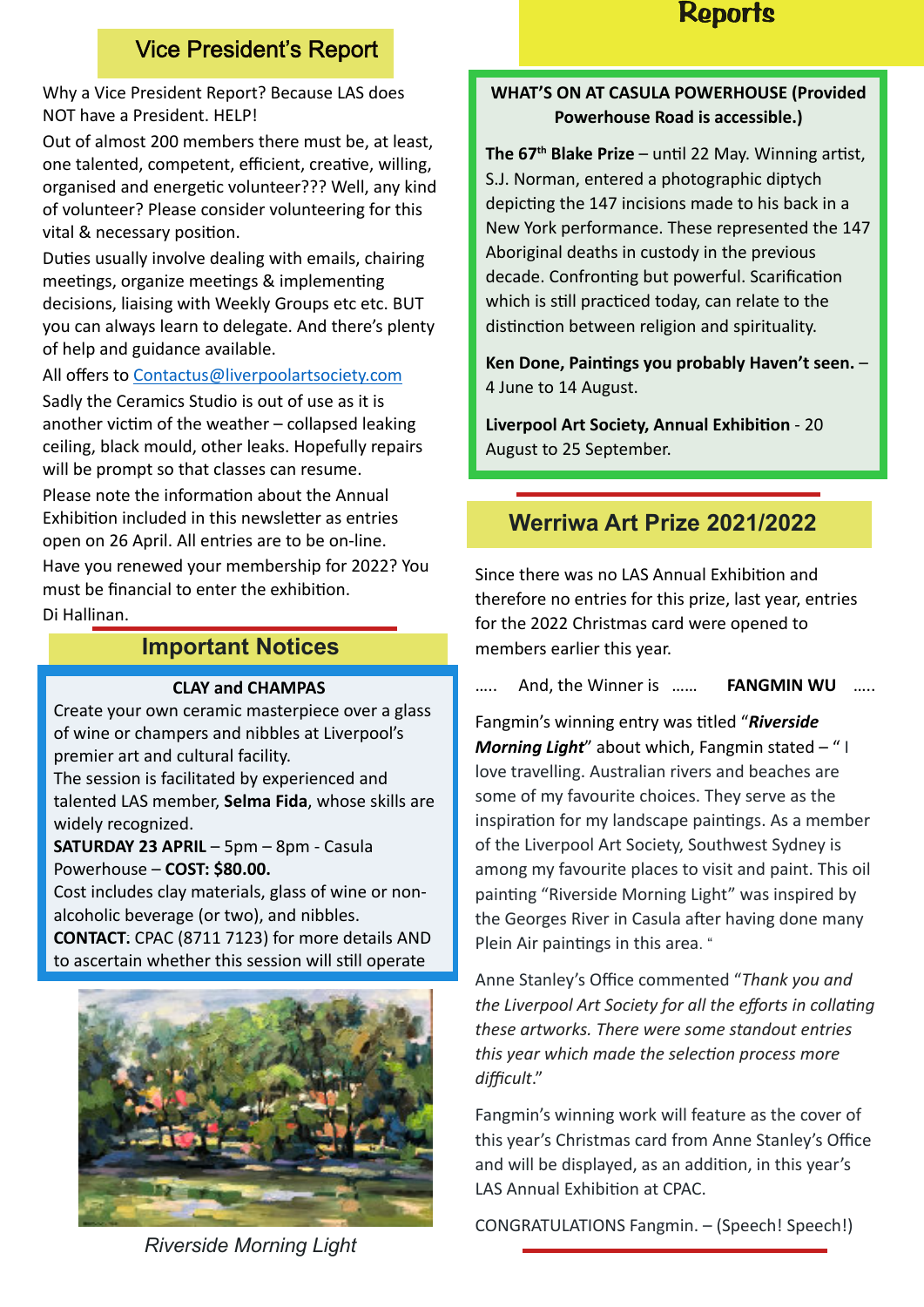# **Miscellaneous**

#### **Contacts**

**President** - Vacant

**Vice President** Di Hallinan (02) 96029217

**Treasurer -** Rod Harris - 0403773979

**Secretary**-**Minutes-** Anne Picalovski 0414244839

**Secretary- Membership** Jenny Phillips

Lasmemberships@outlook.com

**Dem/Workshop Co-ordinator**- John Tregoning 96012030

**Newsletter Editor** AnthonyBarnett 0487965825

anthonybarnett301@gmail.com

**Social media/Website**Tania Saeed 0407774999 Tenveera@msn.com

**Exhibition Project Manager** Pamela Rodoreda (02) 96016078

**Exhibition Asst** Anne Picalovski 0414244839

**Public Officer** Suzanne Drew 0425838361

**Committee Members** Terry Dolan, Ksenija Grabovac-Mestrovich, Trish Thrift and John **Tregoning** 

#### **Ceramics**

**Selma Fida** 0417434446

**CPAC** 0287117123

Ceramics studio closed due to flood damage workshops will resume when another venue can be found contact the above for information

#### **Casula Powerhouse Arts Centre**

(02) 8711 7123

https://mgnsw.org.au/organisations/casulapowerhouse-arts-centre/

**Campbelltown Arts Centre** 02 4645 4100

https://c-a-c.com.au/about-us/contact-us/#

**Art Almanac** https://www.art-almanac.com.au/

**Australian Copyright Council**

https://www.copyright.org.au/

**National Association of Visual Arts**

https://visualarts.net.au/

#### **Life Drawing**

**Peter Thompson** 0411717214

**Pamela Rodoreda** (02)96016078

Every Friiday evening 7PM until 9PM

3 rd Sunday each month 10.30 AM until 1.30 PM

1 Powerhouse Road, Casula, NSW, 2170.

#### **Watercolour. Acrylic. Drawing**

**Suzanne Drew** 0425838361

#### Wednesdays 10.30AM until 2.00PM

Chipping Norton Community Centre cnr Ascot Drive Central Avenue Chipping Norton next to Primary School.

**Mixed Media Linda Ferlazzo** 0418283150

Thursdays 10.00AM until 2.00PM

The Boat Shed, Angle Park, Chipping Norton, NSW 2170.

#### **Thank you to all of our sponsors**







**Melanie Gibbons MP** Westfield uvERPOOL



# **CASULA POWERHOUSE ARTS CENTRE**